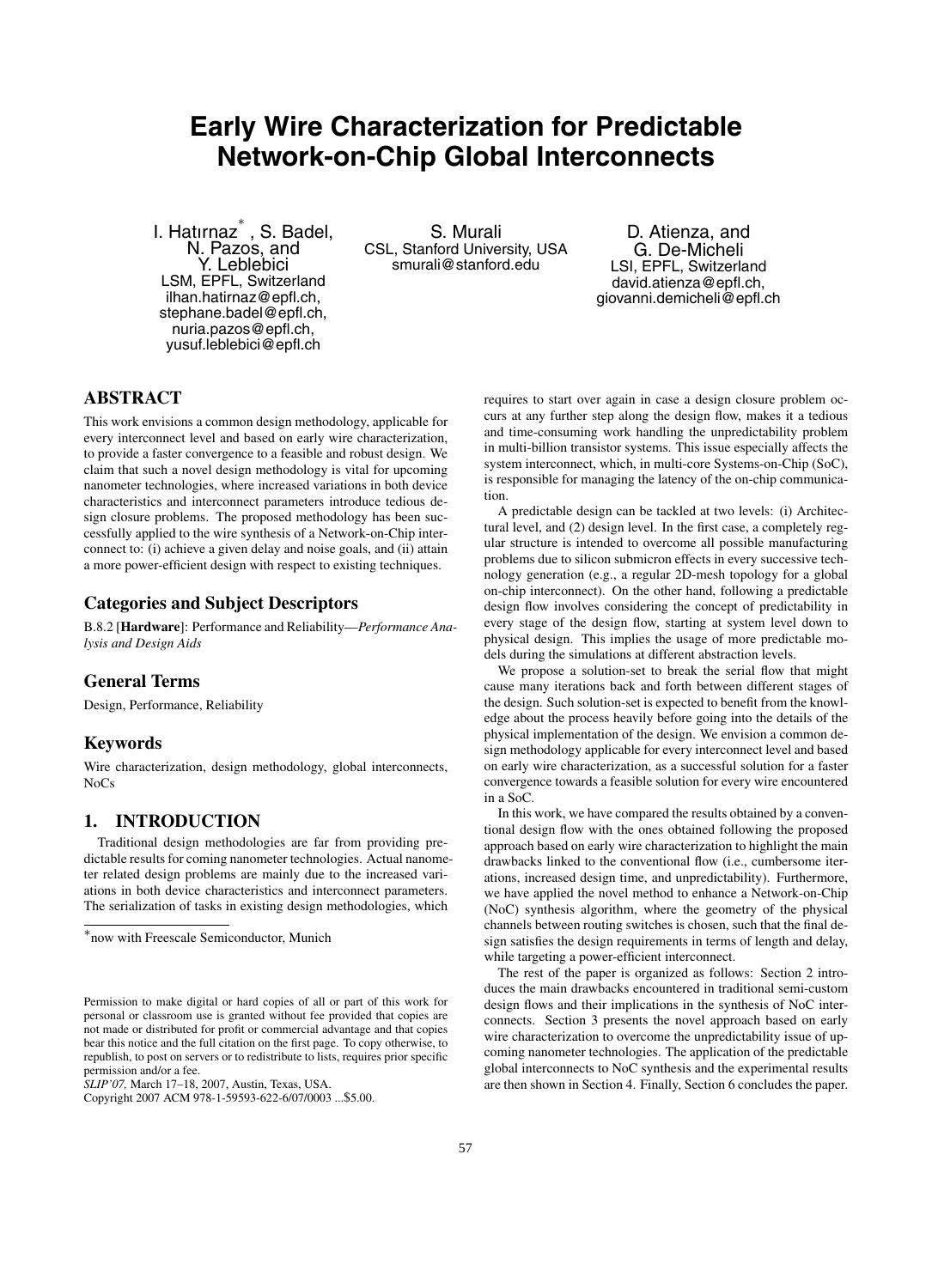# **2. BACKGROUND AND RELATED WORK**

Similar to the methodology presented in [1], the proposed method approaches the interconnect predictability problem by shifting from the conventional *construct-by-correction* approach to *correct-byconstruction* design. *Construct-by-correction* requires multiple passes from architecture to layout, where each iteration provides more insight about the final design and allows designers to correct mistakes in the next iterations.

On the other hand, *correct-by-construction* design refers to downstream enforcement of specifications used in early design through top-down constraints [2]. Its goal is to avoid unexpected issues during the design process, by increasing predictability. This is fundamental to speed-up the design of final chips, especially in today's designs with hundreds of millions of transistors. *Correct-byconstruction* can be thought of a sequence of *guaranteed-correct* design transformations, in contrast to the more widely prevalent *construct-by-correction* design process consisting of large iterative loops. The *guaranteed-correctness* is achieved by restricting the set of available design transformations, which can be searched and characterized efficiently. This restriction creates a trade-off between optimality and predictability that is easily acceptable, considering the today's time-to-market issues and the complexity of design solution spaces. Another advantage of the design following the *correct-by-construction* approach is to alleviate the workload on the verification process, because it provides constant design convergence.

A traditional semi-custom design flow starts with the functionallyverified RTL description of the design, that is passed on to a logic synthesis tool with a set of constraints (timing, power, etc.). The synthesis tool outputs a netlist consisting of gates from the target standard-cell library. Thereafter, the physical design is generated through P&R. The final layout is extracted in order to account for the wiring effects. The extracted netlist is analyzed by different tools to check if the design requirements like timing, power consumption, signal integrity and such, are satisfied. In most cases, most of these design issues like signal integrity are addressed for the first time at this point of the design process, mainly because there is not an easy way to represent them earlier in the design flow. Any failure reported after these analysis might cause a number of design iterations become necessary, for which, the size of the loop depends on the severity of the issue being handled. As the unpredictability grows with the trend in changing interconnect geometries over different technologies, these problems can only be solved at a high cost of mainly the design time. All these facts lead to two main drawbacks of the traditional design flow: Insufficient incorporation of the physical knowledge during the different steps of the design flow and a lack of design flow control by the designers.

There is a number of solutions developed to overcome the issues listed above. One long-time-existing solution is the use of wireload models during logic synthesis where the physical layout data is not yet available. The synthesis tools use the wireload models to estimate the wire characteristics for a given net and a fanout. The wireload model specifies the capacitance, the resistance and the area of the wire, mainly based on statistical information [3]. With the emergence of  $0.18 \mu m$  technology, where a significant portion of the delay comes from the topology of the wire, floorplans and placement of cells drastically affect the path timing. At  $0.18 \mu m$ , the traditional wireload model broke down, especially for the cases where the interconnect capacitance becomes dominant over the gate capacitances [4, 5].

Other solutions were offered like custom wire load models, enhanced floorplanning, and physical synthesis. All of these techniques have found their applications in concrete designs, but no solution exists that adequately addresses all types of designs [6]. Therefore, in this paper we propose a new methodology, which relies on the fact that the detailed analysis tools employed at the end of Placement and Routing (P&R) are based on knowledge, that is already known before the design is physically structured, but not taken into account until P&R is finished. This a priori knowledge is particularly important in future technologies and paradigms to interconnect multiple cores in new MPSoC designs, such as NoCs, where multiple iterations are required due to the large number of wires present in a single die [8, 7].

The use of NoCs to achieve a predictable and modular global interconnect has been proposed in [7]-[9]. In this case, standard P&R schemes have been used in recent research works trying to address the synthesis of bus-based [10, 11, 12] and NoC-based interconnects [13]-[17]. Lately, additional knowledge about physical synthesis has been proposed to be added [14, 15] as we suggest, namely, floorplanning is used during the topology design process to get area and wire-length estimates. In [17], the problem of supporting multiple applications within the NoC synthesis process has been addressed. These works do not consider early wire characterization for the interconnects and are limited to initial area and power estimations of the cores included in the design. Thus, they do not target to find the most appropiate values for the different wire parameters as we address in this work.

In addition, methods to build area and power models for various NoC components have been presented in [19]-[22]. These works are complementary to our proposed approach. The area-power models of the NoC components (such as the switches) can be obtained from these models and our proposed early wire design approach can be used to design the NoC links.

# **3. EARLY WIRE CHARACTERIZATION FOR INTERCONNECTS**

Conventional IC design flow (see Figure 1) focuses mainly on reducing the delay of the critical paths by optimizing the logic function, i.e., rearranging gates. Mainly, interconnect-related issues are not addressed until the detailed routing is finished. Only then, they are approached as an *after-thought*. At this point, different techniques are applied on the wires that do not meet the design constraints, such as optimal buffer insertion, transistor resizing, rerouting wires, replacing modules and even redesigning portions of the design. Although these techniques can help to reduce the interconnect delay [23], they do not help reducing the growing gap between the interconnect and device performance [24].

Knowing the constraints and the costs associated to the design decision regarding the interconnects at an early stage of the design process, one can develop more appropriate solutions, which will lead to a faster global convergence. Such design knowledge, extracted from early wire characterization, can be stored in a set of rules, which are benefited from during the decision-making on the wire parameters at each hierarchical level. Therefore, such a common design methodology is applicable for every interconnect level and provides a faster convergence to a feasible and robust design. In this work, we describe the application of such novel methodology applied to the global interconnects of a system design. It mainly comprises two stages: Characterization simulations and wire synthesis.

#### **3.1 Characterization Simulations**

The proposed methodology emerges from the idea of having the interconnects characterized as cells from a cell library and provides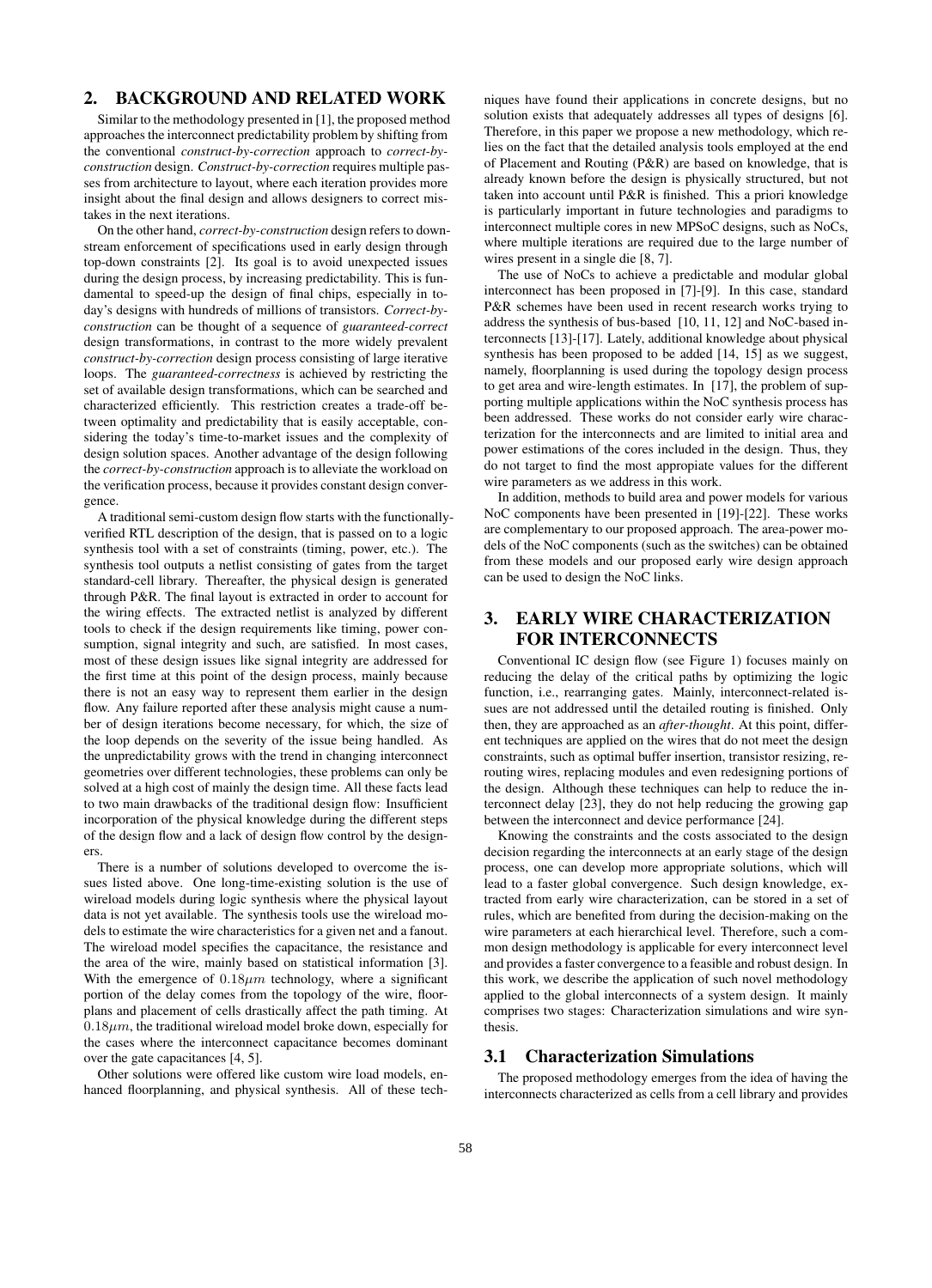

**Figure 1: Comparison of the proposed design methodology with the traditional flow indicating the earlier usage of the design knowledge.**

their different instances to be employed according to the prevailing requirements. Therefore, on top of the characterization of the cells, this methodology introduces the formalization of the interconnection resources for a given technology.

When a library is targeted for having the design mapped to, it is already known that for any possible path, the driving and the loading cells will be picked from the same set of a finite number of cells. What is not known until the routing is finished is the geometrical shape of the wiring that forms the path between any two gates. Hence, for each simulation, *the driver* is replaced with a cell picked from the target library; *the loading cell* is represented with a capacitance, for which, the possible values are extracted from the input capacitances of the cells; and *the interconnect* effects are accounted for with a RLCK wireload model. This process is illustrated in Figure 2.



#### **Figure 2: A number of simulations are run for all relevant combinations of driving gate, interconnect dimensions and the proximity effects, and the load (the loading gate).**

These simulation sets exhibit the following properties: They are design-independent; they are required to be run only once and then be utilized extensively as long as the same cell library is in use; they can be setup and run right after a technology and the target library are picked, without delaying the design start or causing longer design time; and their results are stored in a data structure (look-up table), which can be easily addressed during the design flow.

One important factor contributing to the unpredictability of the final designs is the signal integrity effects, specifically the coupling between any two nets due to the coupling capacitance and the mutual inductance. If these coupling effects are to be accounted for, then the wiring environment, in which the net-under-consideration is located, is also to be modeled. At the time these simulations are being run, this environment can not be defined because the neighboring wires are all unknown. One solution is to assume a worst case, namely, instantiating adjacent wires at each side of the considered net and making them act as aggressive as possible. In addition, design techniques, such as wire shielding, can be characterized as well, in order to observe the improvement.



**Figure 3: Case simulations setup. ('xM': cell drive strength, 'xN': cell input capacitance). 'Cc' and 'K' represent the capacitive and the inductive coupling between the aggressor nets and the victim net, respectively.**

Figure 3 describes how different cases can be introduced to the simulation environment. The driver gate ('CELL1') is a cell with a given drive strength ('xM') from the target cell library. The load is a capacitor, of which, the value is equal to the input capacitance of the corresponding pin of the loading gate ('CELL2').

Figure 4 shows the characterization results for total wire delay (driver plus line delay), total energy, and noise for global interconnects (2, 4, and 6  $mm$ ), for a conventional  $0.18 \mu m$  technology, while increasing wire width (for minimum spacing) and wire spacing (for minimum width) and for a given driving buffer strength and a given receiver at the other end of the line.

# **3.2 Wire Synthesis**

The predefined-characterized values extracted from the previous simulations are stored in a database as a set of rules. Such rules are used by the designer to choose the interconnect that meets the predefined requirements at early stages of the design flow.

An implemented cost-driven algorithm will recursively explore different interconnect alternatives by selecting and combining different design parameters, which were previously characterized. One possible solution set consists of the following items: Optimize wire length, use shielding, increase wire width, increase wire spacing, and limit the number of layers for routing. Note that the list is not in any order of preference and the solutions are not limited to these items. At this point, one important issue is to make sure that the routing tool is able to capture every kind of geometrical constraint listed above and attach them to the corresponding nets.

If and when a satisfying solution is found in the solution set, this solution dictates the geometrical dimensions of the wire and its location in reference to its neighbors. This information comes into the play as a geometrical constraint to be processed by the placement and the routing tools.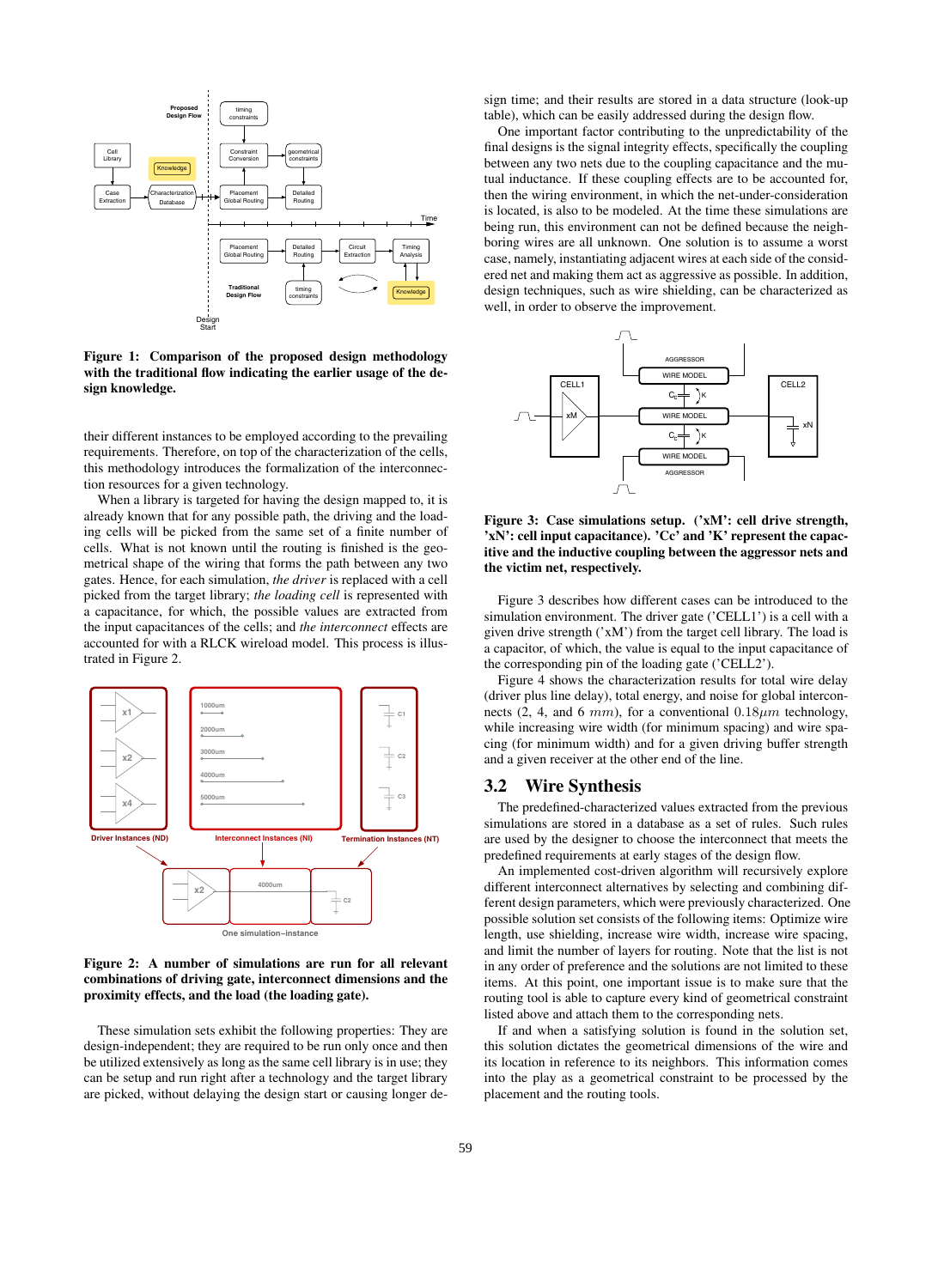

**Figure 4: Variations of total wire delay, total energy, and farend noise with respect to wire width (for minimum spacing) and spacing (for minimum width) for three different wire lengths (2, 4, and 6 mm.) in a conventional** 0*.*18*µm* **technology.**

|                |    | Wire Characterization (ns) | $P&R$ Tool (ns) |        |      |
|----------------|----|----------------------------|-----------------|--------|------|
|                |    | Driver                     | Line            | Driver | Line |
| $1 \text{ mm}$ | WС | $102(27.6\%)$              | $31(5.2\%)$     | 80     | 30   |
|                | ВC | 74 (11.7%)                 | $7(-16.1\%)$    | 95     | 9    |
| $2 \text{ mm}$ | WС | 109 (14.7%)                | 104 (13.04%)    | 95     | 92   |
|                | ВC | 77 $(2.6\%)$               | $27(-12.9\%)$   | 75     | 31   |
| $3 \text{ mm}$ | WС | $108(0\%)$                 | $363(6.4\%)$    | 108    | 341  |
|                | BС | $76(-2.5\%)$               | $93(-13.08\%)$  | 78     | 107  |
| $4 \text{ mm}$ | WС | $129(16.2\%)$              | $744(1.2\%)$    | 111    | 735  |
|                | BС | $76(-3.7\%)$               | 188 $(-11.3\%)$ | 79     | 212  |

**Table 1: Delay accuracy results. "WC" and "BC" stand for worst-case and best-case, respectively.**

#### **3.3 Accuracy Results**

To measure the consistency of the values obtained via the characterization process, different lengths of 32-bit buses are routed between selected buffer cells using Cadence Encounter. After the detailed extraction of the final layout, the timing analysis is carried out on this netlist that includes the wiring effects. The comparison between the delay numbers from the characterization tables and the extracted design is provided in Table 1, in which, the first column lists the different wire lengths (in nm) and the second column indicates the condition the delay is calculated. "Worst-case" corresponds to a case, where a given wire has its neighboring tracks occupied with other wires for the longest path. This increases the total capacitance and slows the interconnect down. "Best-case" delay is the delay of the wire, which is routed away from the rest of the bus by the automatic routing tool. Taken the values reported by the commercial Placement and Routing tool as reference, we can observe a difference varying between 0% and 27*.*6% (average 9*.*8%). We also constate a higher variance of the inaccuracy for the driver delay than for the line delay. Such differences can be explained by two main factors: (1) The P&R tool does not account for inductance, while the proposed early wire characterization does; (2) during the detail extraction, the P&R tool may also consider the less-significant coupling effects of wires that are located further away, whereas, only the effect of the neighboring wires are taken into account during the characterization process.

#### **4. PREDICTABLE SYNTHESIS OF NOCS**

In this section, with the help of two case studies, we present the application of the proposed early wire characterization to design NoC-based global interconnects. The first case study is concentrated on achieving given delay and noise goals (Section 4.1), whereas the second one addresses the optimization of power for a given delay constraint (Section 4.2). Note that we have selected 2D-mesh topologies for the NoCs of the two case studies for their regularity. Nevertheless, the method can be applied to any regular interconnect topology.

#### **4.1 Delay and Noise for NoC Global Wires**

This case study intends to show the aforementioned issues related to the conventional design flows (cumbersome iterations, increased design time, unpredictability) and then compares its results with the ones obtained following the proposed approach on early wire characterization.

*Problem statement:* Assuming a 2D-mesh topology for a NoCbased interconnect (see Figure 5) where the distance, number of channels (2 per link), and number of bits per channel (32) between switches are predefined, find the fastest and the most power efficient solution for a given driver and a given loading cell by varying the width and spacing of the global wires.



**Figure 5: 2D-mesh Network-on-Chip Interconnect.**

| length           | driver | rec. | width     | spacing               | delay | energy | noise |
|------------------|--------|------|-----------|-----------------------|-------|--------|-------|
| $\vert mm \vert$ |        |      | $[\mu m]$ | $\lceil \mu m \rceil$ | [ns]  | [pJ]   | [mV]  |
| 2                | 16X    | 4X   | 0.35      | 2.10                  | 137   | 0.80   | 0.14  |
| 2                | 16X    | 16X  | 0.35      | 2.10                  | 144   | 0.85   | 0.14  |
| 2                | 4X     | 4X   | 0.28      | 2.10                  | 281   | 0.65   | 0.32  |
| 2                | 4X     | 16X  | 0.28      | 2.10                  | 299   | 0.70   | 0.28  |
| 4                | 16X    | 4X   | 0.56      | 2.10                  | 248   | 1.71   | 0.16  |
| 4                | 16X    | 16X  | 0.56      | 2.10                  | 255   | 1.76   | 0.16  |
| 4                | 4X     | 4X   | 0.28      | 2.10                  | 533   | 1.25   | 0.30  |
| 4                | 4Х     | 16X  | 0.28      | 2.10                  | 555   | 1.30   | 0.27  |
| 6                | 16X    | 4X   | 0.64      | 2.10                  | 388   | 2.63   | 0.17  |
| 6                | 16X    | 16X  | 0.64      | 2.10                  | 397   | 2.68   | 0.17  |
| 6                | 4X     | 4X   | 0.28      | 2.10                  | 832   | 1.85   | 0.26  |
| 6                | 4X     | 16X  | 0.28      | 2.10                  | 858   | 1.90   | 0.24  |

**Table 2: Fastest solutions for the 2D-mesh NoC interconnects together with the corresponding power and crosstalk numbers.**

Table 2 and Table 3 show, for different wire lengths, drivers and loading cells, the fastest and most power-efficient solution, respectively. A search in the characterization database suffices to obtain, at an early design stage (after placing), the wire width and spacing values which will lead to the desired result in the final design layout. These values have been obtained without imposing any area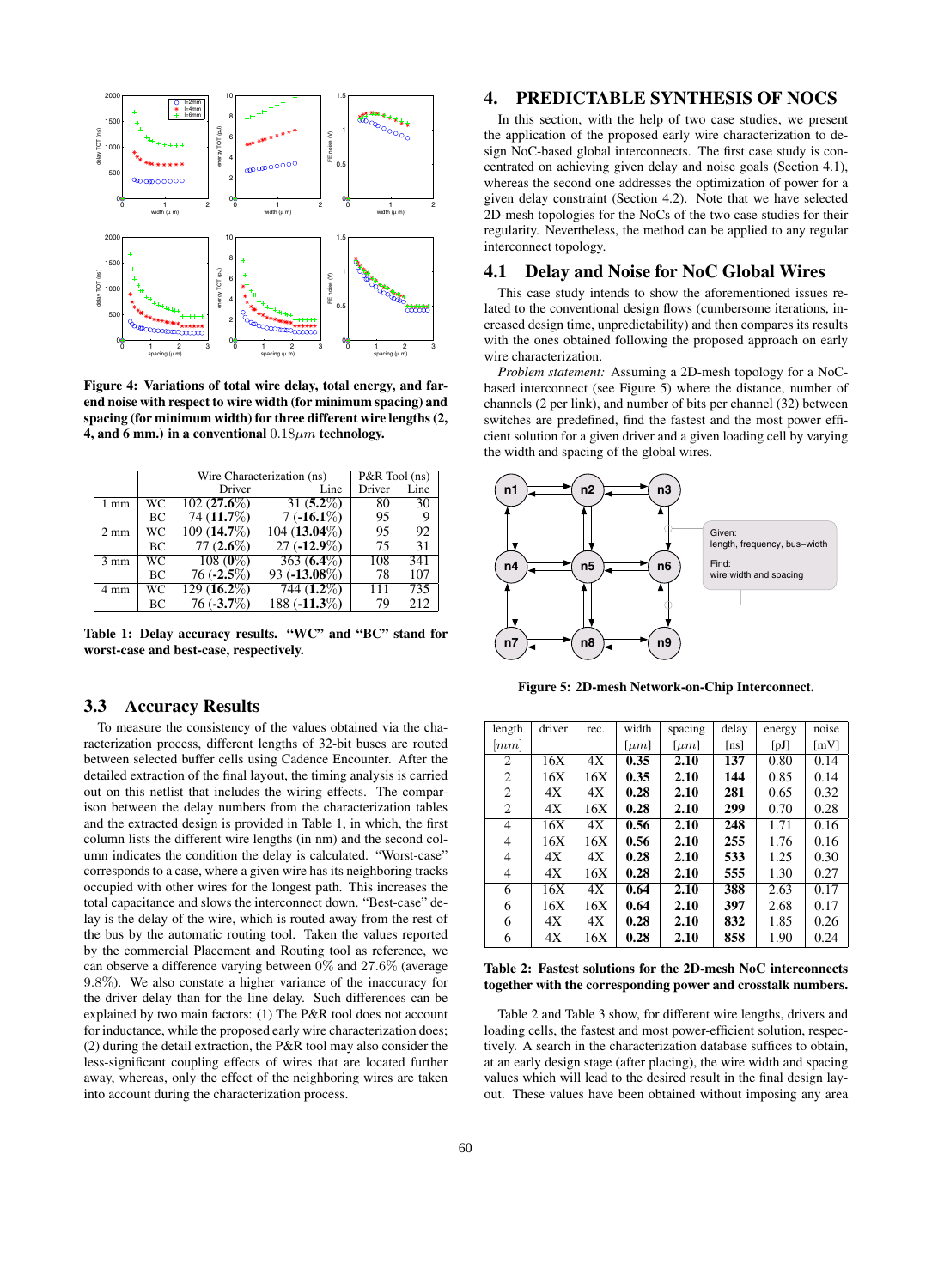constraint, thus, the search routine always selects the biggest spacing between wires (as it can be observed in Figure 4 for a fixed wire width, delay and energy decrease while increasing the spacing). On the other hand, the search algorithm varies the wire width to obtain the fastest solution for each alternative, selecting always the minimum wire width  $(0.28 \mu m)$  while looking for the most power-efficient interconnect.

| length             | driver | load | width                 | spacing               | delay | energy | noise              |
|--------------------|--------|------|-----------------------|-----------------------|-------|--------|--------------------|
| $\left[ mm\right]$ |        |      | $\lceil \mu m \rceil$ | $\lceil \mu m \rceil$ | [ns]  | [pJ]   | $\lceil mV \rceil$ |
| 2                  | 4X     | 4X   | 0.28                  | 2.10                  | 281   | 0.65   | 0.32               |
| 2                  | 4X     | 16X  | 0.28                  | 2.10                  | 299   | 0.70   | 0.28               |
| 2                  | 16X    | 4X   | 0.28                  | 2.10                  | 137   | 0.76   | 0.15               |
| 2                  | 16X    | 16X  | 0.28                  | 2.10                  | 144   | 0.81   | 0.13               |
| 4                  | 4X     | 4X   | 0.28                  | 2.10                  | 533   | 1.25   | 0.30               |
| 4                  | 4X     | 16X  | 0.28                  | 2.10                  | 555   | 1.30   | 0.27               |
| 4                  | 16X    | 4Х   | 0.28                  | 2.10                  | 264   | 1.36   | 0.14               |
| 4                  | 16X    | 16X  | 0.28                  | 2.10                  | 276   | 1.41   | 0.14               |
| 6                  | 4X     | 4X   | 0.28                  | 2.10                  | 832   | 1.85   | 0.26               |
| 6                  | 4X     | 16X  | 0.28                  | 2.10                  | 858   | 1.90   | 0.24               |
| 6                  | 16X    | 4Х   | 0.28                  | 2.10                  | 450   | 1.96   | 0.15               |
| 6                  | 16X    | 16X  | 0.28                  | 2.10                  | 467   | 2.00   | 0.15               |

**Table 3: Most power-efficient solution for the 2D-mesh NoC interconnects together with the corresponding delay and crosstalk numbers.**

The values obtained at an early stage by applying the method based on early wire characterization have been checked against the output values provided by a commercial P&R tool. To this end, a 2D 3x3 mesh NoC is laid out using Cadence SOC Encounter, where the switching routers are internally modeled with only the receiver and transmitter parts, and their placements are arranged so that the physical links between them take different wire lengths (a screenshot of the layout for the complete 2D-mesh and for one of the switching routers can be seen in Figure 6). Each link consists of 32 bits in one direction, which sums up to 768 nets in total.

A timing-driven detailed routing is performed on the design, for which, the timing constraint is taken as the fastest solution provided in Table 2. The horizontal links are routed on third-level metal (METAL3), whereas, the vertical lines are routed on METAL4. These preferred routing directions are dictated inside the technology. A detailed extraction is carried out on the layout, followed by the timing analysis including the interconnect effects. The timing analysis lists a timing violation in all the global nets (see Table 4 for a wire length of 2*mm*, a driver of 16X and a loading cell (receiver) of 4X). This is due to the fact that the P&R tool is not able to adjust the interconnect geometry of the global nets in order to meet the imposed timing constraints.

| path                    | required time | arrival time | slack    | violation       |
|-------------------------|---------------|--------------|----------|-----------------|
|                         | [ns]          | [ns]         | [ns]     |                 |
|                         | 0.135         | 0.230        | $-0.095$ | <b>VIOLATED</b> |
| $\overline{c}$          | 0.135         | 0.228        | $-0.093$ | <b>VIOLATED</b> |
| $\mathcal{E}$           | 0.135         | 0.228        | $-0.093$ | <b>VIOLATED</b> |
| 4                       | 0.135         | 0.228        | $-0.093$ | <b>VIOLATED</b> |
| $\overline{\mathbf{5}}$ | 0.135         | 0.227        | $-0.092$ | <b>VIOLATED</b> |
|                         | 0.135         | 0.227        | $-0.092$ | <b>VIOLATED</b> |
| $\cdots$                | $\cdot$       | .            | .        | .               |

**Table 4: Timing analysis report for a wire length of 2 mm, a driver of 16X-buffer (BUFX16) and a loading cell of 4X-buffer (BUFX4).**



**Figure 6: The layout of the switches in an NOC structure implemented in Cadence SOC Encounter.**

The same design is then analyzed for crosstalk issues. The tool is asked to report any victim net, on which the total amount of coupling from the neighboring wires (aggressors) exceeds 40% of  $V_{DD}$ , that is 720  $mV$ . The distribution of the number of nets over the amount of coupled noise is provided in Figure 7. Out of the 768 nets, 721 nets (94%) are reported to be outside the allowed noise limit (noise  $> 720$   $mV$ ). It should be noted that the coupled noise becomes over 1.5 V (83\% of  $V_{DD}$ ) in some cases. This result shows that additional number of iterations are already required to fix the crosstalk issues, which might affect the design performance in other aspects, for example, increasing the power consumption or decreasing the operating speed and most importantly, augmenting significantly the design time.

Comparing the results obtained by applying both methods, we can conclude that the proposed approach based on early wire characterization provides a faster convergence to a feasible solution according to the imposed requirements. On the other hand, the classical design flow by means of a commercial P&R tool requires several iterations to meet the timing constraints and fix the crosstalk issues.

# **4.2 Optimizing Power in a NoC Design**

In this application, we assume that the NoC topology, the NoC data width and the traffic rates across each of the NoC links are given as user inputs. Then, to satisfy the traffic rates, the different links in the NoC can be sized with different number of physical channels. That is, each link is segmented into different physical channels that can be utilized by different traffic flows in parallel. As an example, a  $2 \times 3$  mesh topology is presented in Figure 8.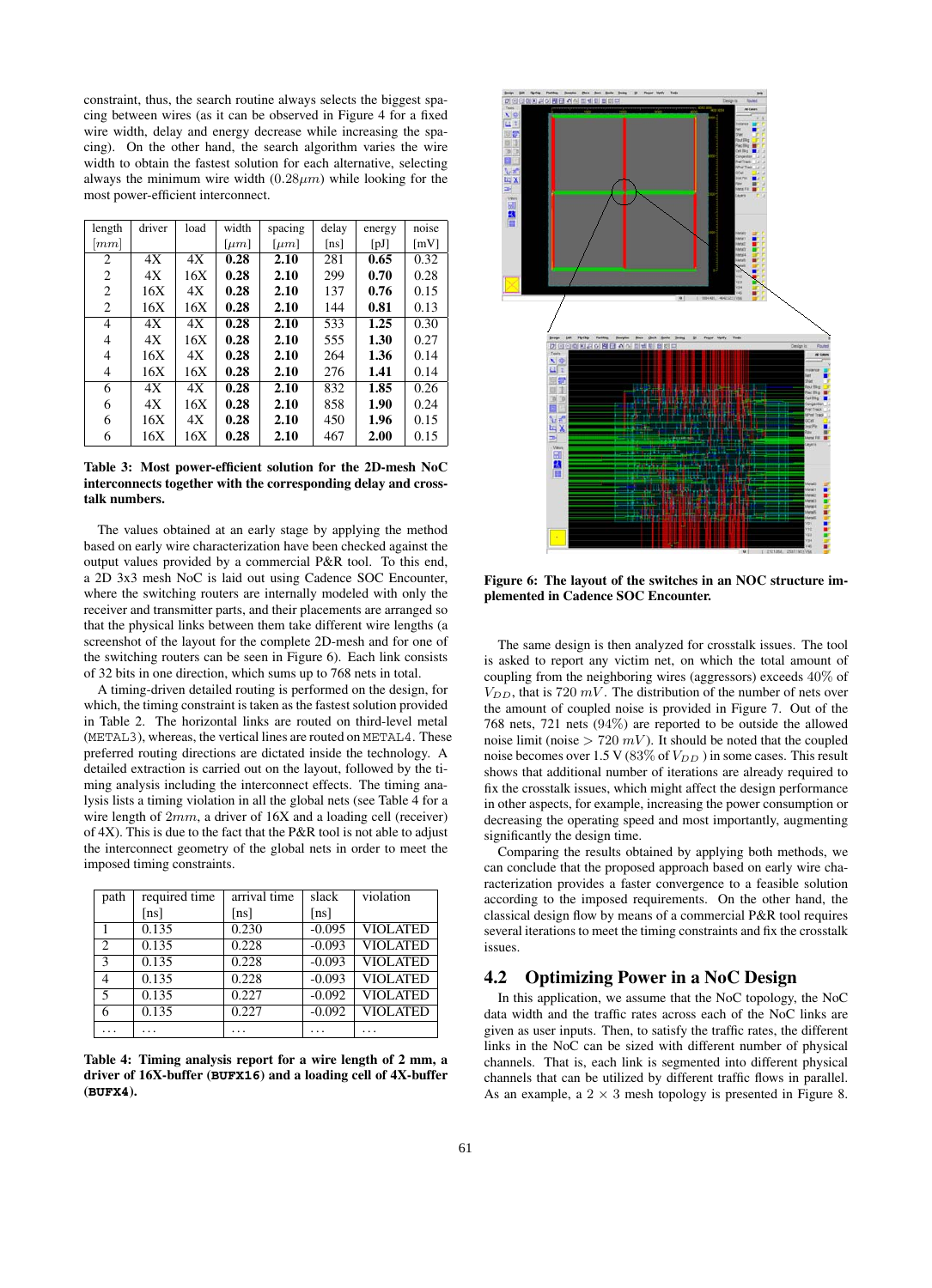

**Figure 7: The number of victim nets for different ranges of coupling noise on them.**

Each vertex in the figure represents a switch (and the core that is connected to the switch) and a link between two vertices has one or more physical channels. For example, the link from vertex  $v_1$  to vertex  $v_3$  has two physical channels, while the link from vertex  $v_0$ to vertex  $v_1$  has one physical channel.

The objective of the synthesis algorithm is to find the number of physical channels required for each link and to automatically tune the NoC operating frequency of operation, so that the most power efficient NoC configuration is obtained. Note that it is non-trivial to find the most power-optimal NoC operating frequency. When the NoC operating frequency is small, a large number of physical channels would be needed to satisfy the traffic rates. This results in larger switches and more wires, which can lead to large power consumption. On the other hand, a higher frequency of operation, though results in smaller switches and fewer wires, can also lead to higher power consumption. This is because, at higher operating frequencies, the switch and link hardware complexity is higher (as more logic is needed to achieve faster clock speeds during physical design) and the clock-net power consumption is also higher. Thus, exploring this trade-off with a synthesis engine is beneficial. To this end, we have defined an algorithm (presented in Algorithm 1) for NoC link synthesis that utilizes the proposed method based on early wire characterization for estimating the interconnect delay and power consumption.

In the first step of the algorithm, the NoC topology  $(T)$ , the data



**Figure 8: Example** 2 × 3 **mesh topology**

width (*dw*), the link lengths (*LL*) and the traffic rates across the links (*T R*) are obtained as inputs from the user. In step 2, the operating frequency of the NoC (*freq*) is varied in user defined steps.

In the next step of the algorithm (step 3), the number of physical channels that are required for each link are computed. For the chosen frequency point, *freq*, the number of physical channels required at a link *li*, with traffic rate of *tr<sup>i</sup>* is given by:

$$
nc_i = \frac{tr_i}{\frac{freq \times dw}{1}} \tag{1}
$$

As an example, if the traffic rate of a link is 800 MB/s, NoC data width is 4 Bytes and NoC frequency point is 100 MHz, then 2 physical channels are needed for that link.

#### **Algorithm 1** Synthesis Algorithm

- 1: Obtain the NoC data width (*dw*), topology (*T*), link length (*LL*) and traffic rates (*T R*) as user inputs
- 2: **for** Each NoC frequency  $(f \nrightarrow e)$  design point in user defined range **do** 3: Compute number of channels  $(nc_i)$  needed for each link *i* as  $nc_i =$
- Compute number of channels ( $nc_i$ ) needed for each link *i* as  $nc_i$  =  $tr_i$ /(*freq*  $\times$  *dw*)
- 4: Compute the switch sizes from the number of physical channels instantiated.
- 5: Evaluate whether the switch size implementations can match the target *freq*
- 6: **for** each link  $i$  **do**<br>7: **Lise** the propose
- Use the proposed early wire characterization to find the best wire spacing (*wsi*) and wire width (*wwi*) for each wire of the link *i*, respecting the *delay constraint*(*freq, lli*) and wiring area constraint  $(available area_i \geq)(ww_i + ws_i) \times dw \times nc_i).$
- 8: If a valid wire parameter set (width and spacing) satisfying the delay and area constraints are met, set *all constraints met<sup>i</sup>* to true

- 9: **end for** If (*all constraints*  $met_i$ ,  $\forall i$ ), obtain the power consumption for the synthesized NoC.
- 11: **end for**
- 12: From the set of synthesized NoCs, choose the design with least power consumption

In step 4, the sizes of the different switches are obtained, which are based on the number of physical channels instantiated for each link. Next, in step 5, we evaluate whether all the switches can meet the particular NoC operating frequency. This information is obtained from the P&R of switches of different sizes, which is computed off-line and fed as an input to the synthesis engine.

Then, if all the switches meet the design constraints, in steps 6-9, we start iterating through all the interconnects defined in the NoC using our proposed early wire characterization method (see Section 3). Using the values extracted from the early wire characterization, we estimate the best (most power efficient) wire spacing and width for the wires of each link, such that the delay constraint (based on the frequency point chosen in step 2) and the wiring area available for each channel are respected. For the delay constraints, we check whether the length of each link can be traversed in a single clock cycle at the chosen frequency point. We assume that the wiring area of the links are obtained as inputs. For regular topologies such as the mesh, the layout of the NoC is predictable and well structured. Thus, the available wiring area for the links can be easily obtained. Next, if all the design constraints are met, the power consumption of the NoC topology is stored (step 10) for that frequency design point. Finally, the most power efficient design among all the frequency points is chosen.

#### *Experimental Results for NoC Designs*

We have applied our early wire characterization based NoC synthesis flow for the design of several real-life mesh-based NoC systems.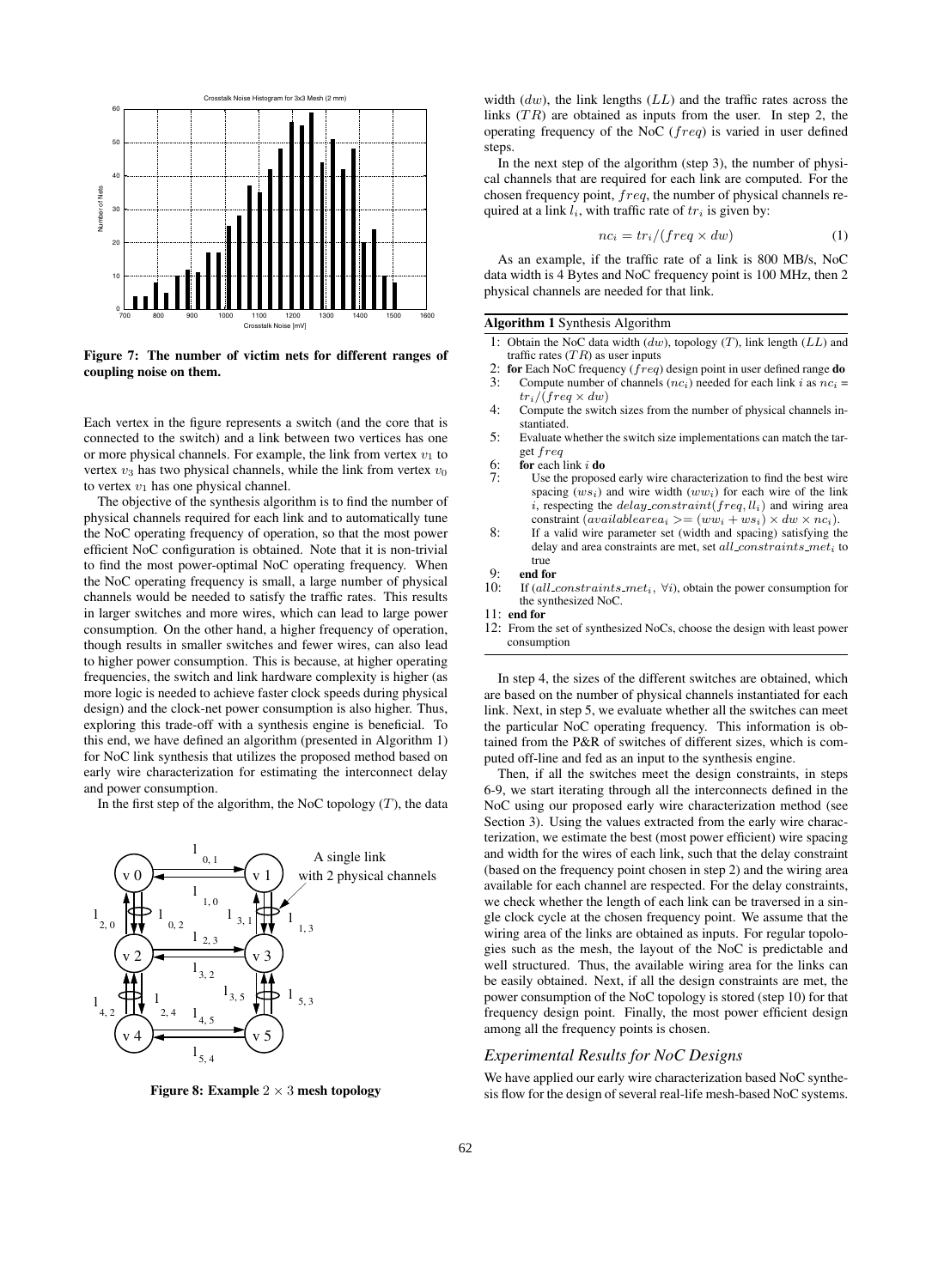

**Figure 9: Power consumption for different sizes of mesh-based NoC topologies**

All of them use the ×*pipes* architecture [18] NoC technology. We have performed a full wiring characterization to cover a large range of possible driving buffer strengths (values in the range between 4X and 16X), wire lengths (between 2mm and 6mm), wire widths (from 0.28  $\mu$ m to 1.40  $\mu$ m), spacing between neighboring wires (from  $0.28 \mu m$  to  $2.80 \mu m$ ) and have accounted for crosstalk on the interconnects. Also, we have included accurate analytical models for the power consumption of the switches and wires in the used  $\times$  pipes [18] NoC. Then, to get the final power estimates to validate our initial design exploration, we perform the P&R phase of the components using Cadence SoC Encounter [25] and accurate capacitances and resistances are obtained, as back-annotated information from layout, with  $0.13\mu$  technology library. The switching activities of network components are varied by injecting functional traffic. Capacitance, resistance, and switching activity results are combined to estimate power consumption of the whole NoC design (including the used clock-tree) using Synopsys PrimePower [26].

In the first set of experiments, we have the NoC topology to be a mesh, the core operating frequency to be 100 MHz, link length to be 2mm, and the data width of the NoC channels to 32-bits. Next, we obtain the wiring area available for each link to be the width of a switch. This is because, in a regular mesh topology, the links that



**Figure 10: Effects on power in a 5x5 mesh NoC design due to variations of average link length**

are between adjacent switches have the width of the switch to route wires. We also consider the realistic case, where the wires of a single channel are routed in a single metal layer. We vary the size of the mesh topology and synthesize the power efficient configuration for each mesh size, using the proposed early wire characterization based synthesis method. For comparison purposes, we also synthesize the designs with minimum wire width and spacing, as is done in the current state-of-the-art synthesis methods [14].

The power consumption results obtained for the different implementations of the links of the NoC are shown in Figure 9. The use of the early wire characterization proposed in the paper leads to large link power reductions (between 53% and 72%) when compared to the current state-of-the art approaches. The link power consumption contributes up to 30% of the total NoC power consumption in all the studied implementations.

In the second set of experiments, we have fixed an intermediate size topology (i.e. 5x5 Mesh) and studied the possible benefits of the early wire characterization. The results obtained are shown in Figure 10. They clearly illustrate the benefits of our approach with respect to the reference design of minimal width and spacing. The power savings of the proposed approach increases significantly when the link length grows, already reaching up to a 60% power consumption reduction in the case of a 6mm interconnect length.

In the final set of experiments, we have evaluated the effect of the core speeds in the final design. In this case, the power consumption figures for different core speeds using our design and the reference design of minimal width and spacing (link length is assumed to be 2mm) are depicted in Figure 11. This figure shows that our proposed flow has clear benefits. In fact, similar to the previous experiments, the more demanding the requirements of the final design are (i.e. cores running faster), the more benefits our methodology achieves with respect to the reference case study. Thus, the proposed approach for early wire characterization achieves more power-efficient NoC designs with respect to more standard techniques for wiring modeling.

Finally and most importantly, as the accurate wiring delay values are considered during the synthesis phase itself, the design gap between the architectural level model and the physical layout implementation is bridged. This leads to a predictable interconnect architecture, which is highly desirable to achieve design closure and faster time-to-market of NoCs.



**Figure 11: Effect on power due to variations of core speeds in NoC links of 2mm**